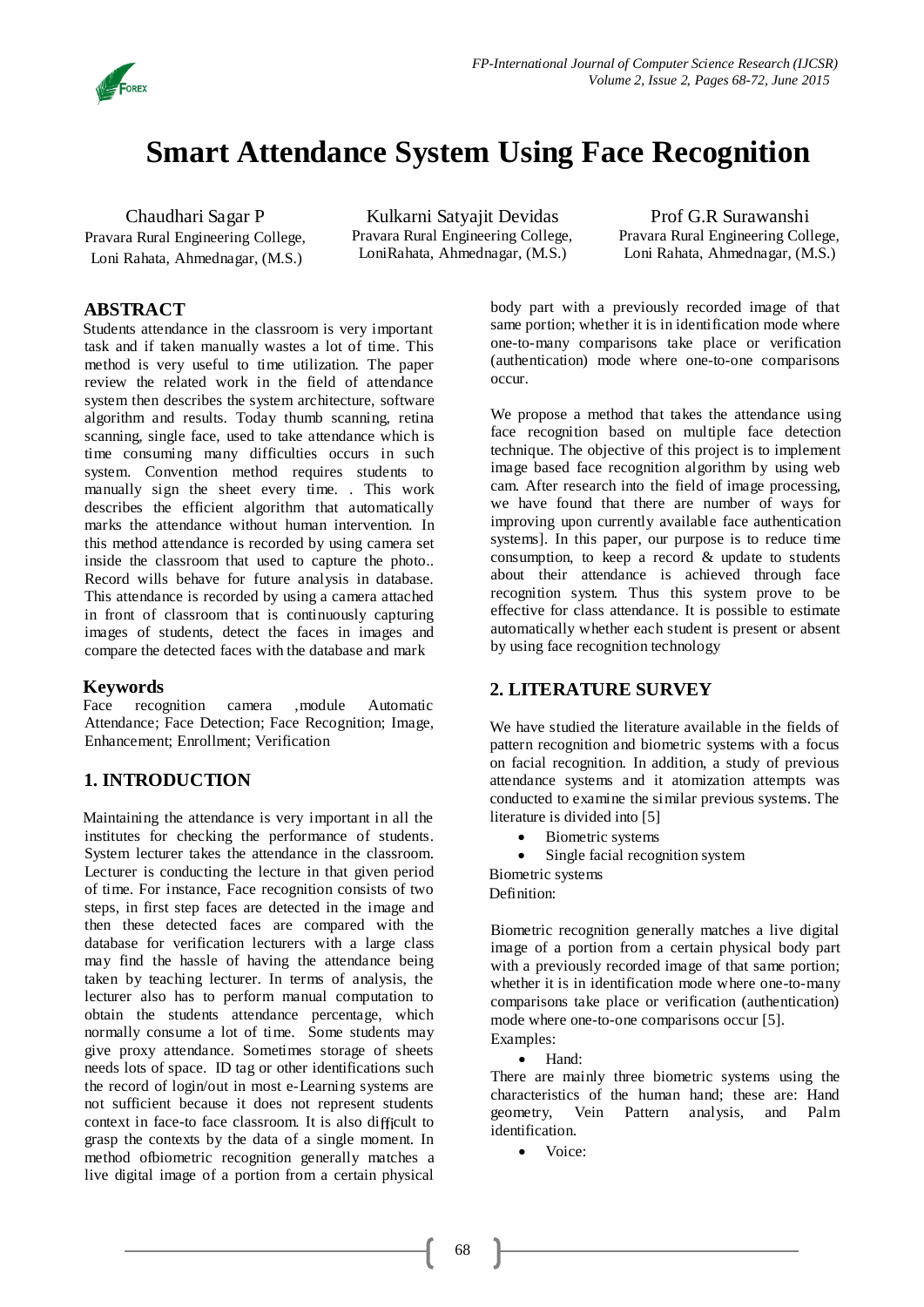

Voice biometrics focus on the sound of the voice not on what is being said. That is why it is important to distinguish between this technology and those technologies recognizing words and commands. The sound of the human voice is caused by vibration in the vocal chords. The shape and size of the vocal tract, in addition, the shape of the mouth and the nasal cavities all contribute in the way a voice sounds. Voice recognition techniques may either use text-dependent or text-independent methods. In other words, voice may be captured by speaking out any phrase, word or number (text-independent) or by specifically saying a certain password combining phrases, words or numbers (textdependent). However this biometric system may be challenged by the background noise that reduces the quality of the data and the systems performance [5].

### **Facial Recognition**

Face recognition is considered to be one of the most successful applications of image analysis and processing; that is the main reason behind the great attention it has been given in the past several years [4]. This attention is clearly evident in the emergence of many research conferences targeting the field of facial recognition, such as: International Conference on Audio and Video-Based Person Authentication (AVBPA) and the International Conference on Automatic Face and Gesture Recognition (AFGR) [5].

Automatic Facial Recognition Process Flow:

Generally any biometric system goes through the same processes of the four modules explained earlier, biometric capture, feature extraction, and comparison. The facial recognition process is similar to the general biometric recognition process. Face-base biometric systems detection, alignment, feature extraction, and matching take place [5].

### 5. Comparison of results

This can be seen from the table 1 for the efficiency and accuracy of the algorithms in different images and different group of people.

Table 1-December of the eleccitive

| Tanter vesures or me argumming |                           |        |              |  |  |  |  |
|--------------------------------|---------------------------|--------|--------------|--|--|--|--|
|                                | <b>Percentage Results</b> |        |              |  |  |  |  |
| Algorithm                      | Veil                      | Unveil | <b>Beard</b> |  |  |  |  |
| <b>Face Detection</b>          | 40%                       | 95%    | 75%          |  |  |  |  |
| Face<br>Recognition            | 2%                        | 85%    | 63%          |  |  |  |  |

Different component are used for implementation. They are mentioned below[2].

- PC
- LCD
- Power supply
- Web Camera

Interfaces:

 $\bullet$  DB 19

Max 232

This is the diagram of Smart Attendance System Using Face Recognition with GSM based. Faces of the student is captured by group photo snap using web camera and stored into the database by using .NET code in the form of pixels.Camera is interface with PC by using DB19 then PC is connected with ARM microcontroller which is interface with GSM boardUSB and LCD. LCD are used for indicating delivery report about message sending to the number which are stored in controller.



Fig: block diagram of proposed system

Using GSM board we can send message to correspondence mobile number of absent student. Absent student information is store into database. GSM MODEM, PC, SIM, LCD (Liquid Crystal Display), microcontroller, power supply and also some connecting wires are the common peripherals required for developing GSM based applications [2].

# **3. FACE RECOGNITION PROCESSING FLOW**

The facial recognition process is similar to the general biometric recognition process, in the face-base biometric systems detection; alignment, feature extraction, and matching take place. The facial recognition process can be divided into two main stages: processing before detection where face detection and alignment take place (localization and normalization), and afterwards recognition occur through feature extraction and matching steps [3].

Face Alignment

This process focus on finding the best localization and normalization of the face; where the detection step roughly estimates the position of the face, this step outlines the facial components, such as face outline, eyes, nose, ears and mouth. Afterwards normalization with respect to geometrical transforms such as size and pose, in addition to photometrical properties such as illumination and grey scale take place.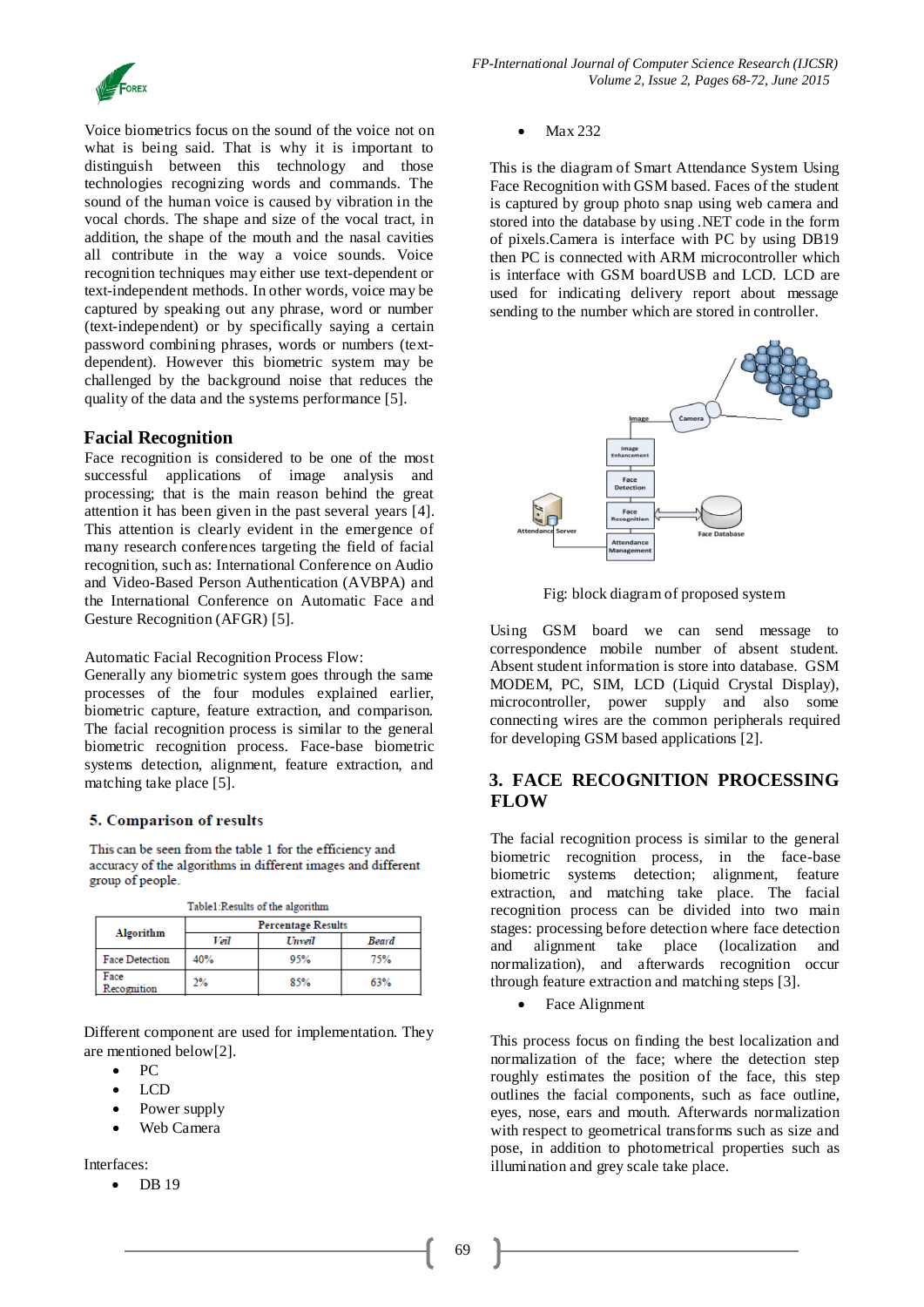



#### **Fig: flow chart**

After the previous two steps, feature extraction is performed resulting in effective information that is useful for distinguishing between faces of different persons and stable with respect to the geometrical and photometrical variations.

Face Matching

The extracted features are compared to those stored in the database, and decisions are made according to the sufficient confidence in the match score [3].

If the match is found in comparison mark student as present in data base. Case is not satisfied student treated as absent mark. Absent student inform through SMS with the help of GSM.

### **4. SOFTWARE**

".NET" is also the collective name given to various software components built upon the .NET platform. These will be both products (Visual Studio.NET and Windows.NET Server, for instance) and services (like Passport, .NET My Services, and so on).

- 1. Platform independent
- 2. Supports multiple programming languages

#### 3. Easy to deploy

There is no language barrier with .NET: there are numerous languages available to the developer including Managed C++, C#, Visual Basic and Java Script. The .NET framework provides the foundation for components to interact seamlessly, whether locally or remotely on different platforms. It standardizes common data types and communications protocols so that components created in different languages can easily interoperate. This section describes the software algorithm for the system.

- The algorithm consists of the following steps
- Image acquisition
- Histogram normalization
- Noise removal
- Skin classification
- Face detection
- Face recognition
- Attendance

In the first step image is captured from the camera.

# **5. RESULT**

### 1. Identification of one student

|        | Training:<br>Results:<br>Persons present in the scene:                                           |
|--------|--------------------------------------------------------------------------------------------------|
| piyush | plyush,<br>the contract of the contract of<br>Number of faces detected:<br>Name: plyush<br>Start |
|        | Add face<br>Port and Interval Setting<br>Close<br>Open<br>Port:<br>$\checkmark$                  |
|        | in minutes<br>interval:<br>$\vert$ 1                                                             |

2. Identification of two student



3. Identification of three student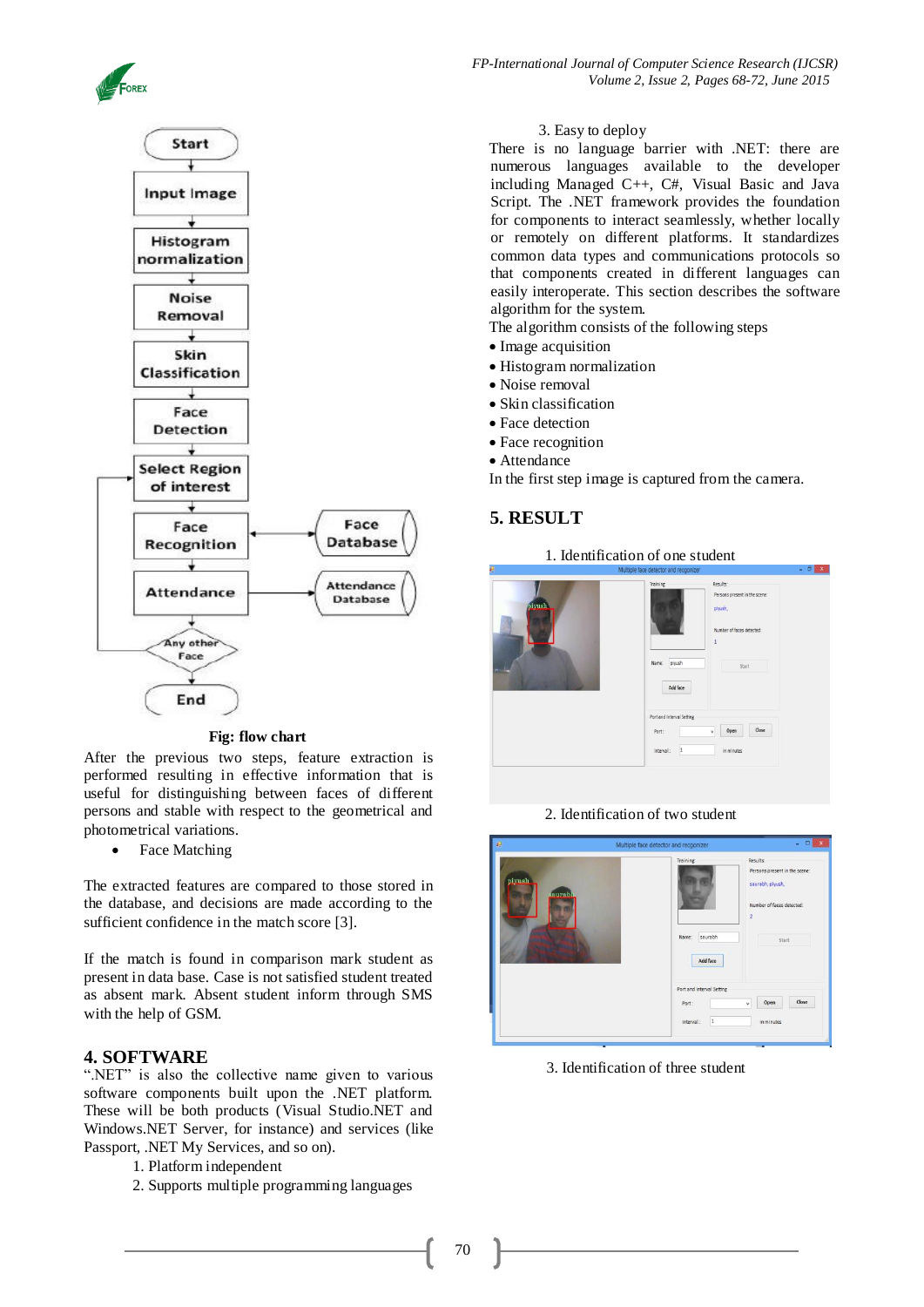



4. Result name dose not shows for absent student saurabh



5. Error occurs for overlapping images



6. Format for final record

| 11<br>piyush<br>22<br>saurabh<br>11<br>sachin<br>$\mathcal{I}$<br>22<br>amol<br>* | PersonID | Person Name | Date Time       |
|-----------------------------------------------------------------------------------|----------|-------------|-----------------|
|                                                                                   |          |             | 2/02/2015 07:12 |
|                                                                                   |          |             | 2/02/2015 08:06 |
|                                                                                   |          |             | 4/02/2015 07:30 |
|                                                                                   |          |             | 4/02/2015 08:15 |
|                                                                                   |          |             |                 |
|                                                                                   |          |             |                 |
|                                                                                   |          |             |                 |
|                                                                                   |          |             |                 |
|                                                                                   |          |             |                 |
|                                                                                   |          |             |                 |
|                                                                                   |          |             |                 |

7. Record saving format

|                                                                                     | PersonID | PersonName | Mobile       |  |
|-------------------------------------------------------------------------------------|----------|------------|--------------|--|
|                                                                                     | 11       | piyush     | 9878989977   |  |
|                                                                                     | 22       | saurabh    | 9854349977   |  |
|                                                                                     | 33       | sachin     | 7878989977   |  |
|                                                                                     | 44       | amol       | 8888989977   |  |
| $\mathcal{J}% _{0}=\mathcal{J}_{\mathrm{CL}}\left( \mathcal{I}_{0}\right) ^{\ast }$ | 55       |            | 909089977    |  |
| ₩                                                                                   |          |            |              |  |
|                                                                                     |          |            |              |  |
|                                                                                     |          |            |              |  |
|                                                                                     |          |            |              |  |
|                                                                                     |          |            |              |  |
|                                                                                     | Cancel   |            | Save Changes |  |
|                                                                                     |          |            |              |  |

# **6. OBSERVATIONS**

- 1. Percentage of matching group photo with initially save record is 70 to 80% for 3 to 4 students.
- 2. Time require for taking attendance, keeping record and information send to corresponding absent student is 30 to 60 sec.
- 3 If camera dose not identified any student.

# **7. CONCLUSION**

This paper introduces the efficient and accurate method of attendance in the classroom environment that can replace the old manual methods. The system will estimates the attendance of students by image capturing. The result will improved the performance to reduce the time required for analyzing data record. There is a need to use some algorithms that can recognize the faces inveil to improve the system performance.

# **REFERENCES**

[1].Face Recognition-based Lecture Attendance System. Yohei Kawaguchi Tetsuo Shoji Weijane Lin y KohKakushoyy Michihiko Minohyy Department of Intelligence Science and Technology, Graduate School of Informatics, Kyoto University Academic Center for Computing and Media Studies, Kyoto University

[2] Y. Li, S. Gong, and H. Liddell. Support vector regression and classification based multi-view face detection and recognition. In IEEE International Conference on Automatic Face and Gesture Recognition, March 2000.

[3] M. Turk and A. Pentland (1991). 'Face recognition using eigenfaces". Proc. IEEE Conference on Computer Vision and Pattern Recognition.

[4] Lijuan Duan, Guoqin Cui, Wen Gao and Hongming Zhang"Adult Image Detection Method Base-on Skin Color Modeland SupportVector Machine" ACCV2002: The 5th Asian Conference on Computer Vision, 23--25 January 2002, Melbourne, Australia

[5] R. Gross, J. Yang, and A. Waibel. Face rec [4]. Face Graph Matching: An Efficient Scheme for Moving Character Identification Krishna Bharath Reddy Kandula, Krishna TejaKancherla, Shoaib Ahmed, KaranamManoj Kumar B.Tech , Department of Computer